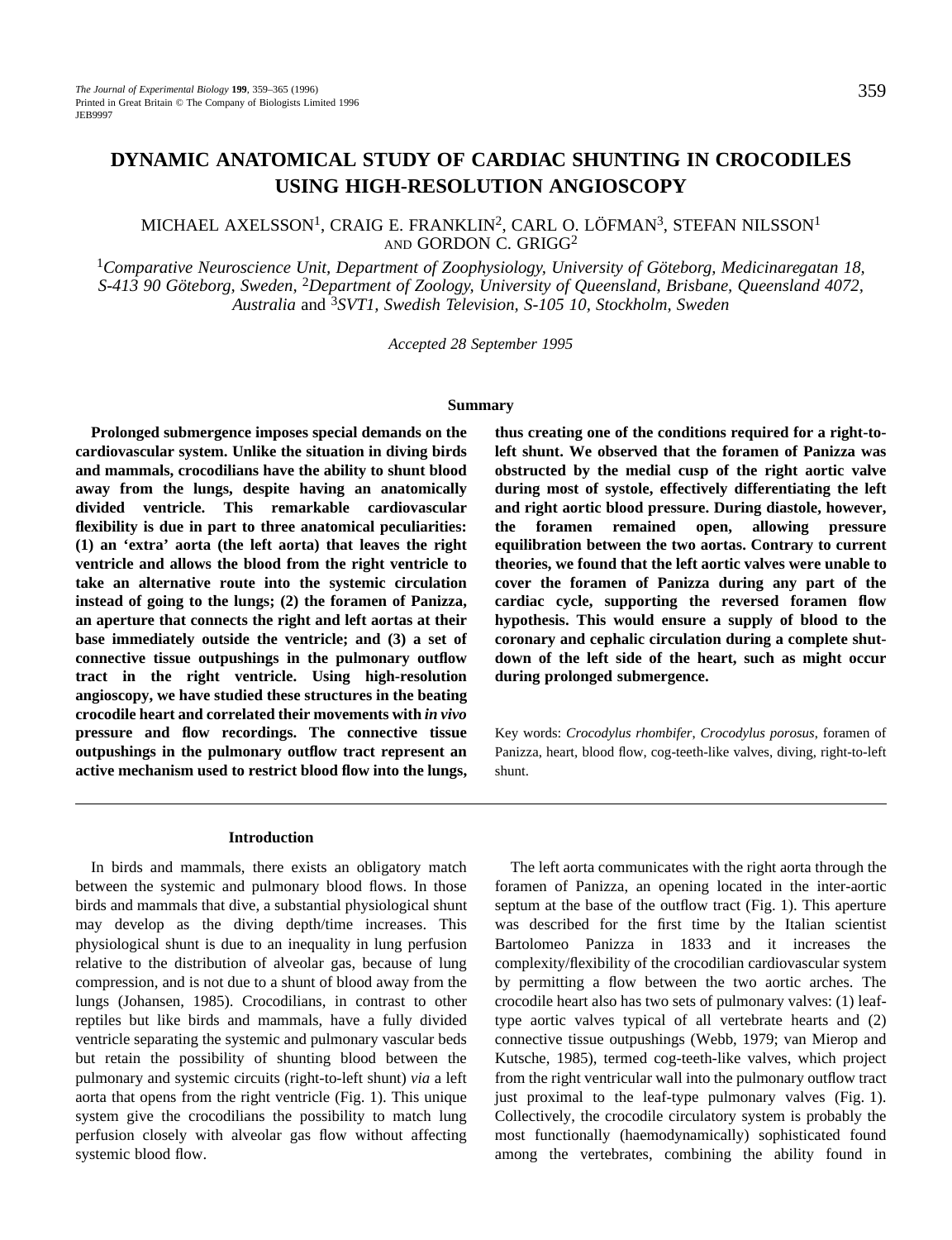#### 360 M. AXELSSON AND OTHERS



Fig. 1. Schematic representation of the crocodilian heart, outflow tract and major arteries; arrows indicate blood flow pattern during nonshunting conditions, broken arrow indicates blood flow during diastole (foramen and left aorta). Blood is ejected from the left ventricle (LV) into the right aorta/dorsal aorta (RAo/DA), the right subclavian artery (RS) and the common carotid artery (CCA). The right ventricle (RV) ejects blood into the common pulmonary trunk, which divides into the left and right pulmonary arteries (LPA and RPA). During right-to-left shunting, blood is also ejected from the right ventricle into the left aorta (LAo), which continues to the gut as the coeliac artery (CoA). The right and left aortas communicate through the foramen of Panizza located at their base just outside the bicuspid semilunar valves. A second point of communication between the two aortic arches exists in the abdomen *via* the anastomosis. Note the unique set of 'cog-teethlike valves', found in the pulmonary outflow funnel within the right ventricle just proximal to the bicuspid semilunar valves between the ventricle and the common pulmonary trunk.

mammalian and avian four-chambered hearts to separate oxygenated and deoxygenated blood completely with the shunt capability of the amphibian/non-crocodile reptilians. Ever since it was first described, the crocodilian cardiovascular system has intrigued scientists and, with the application of new techniques, we have gradually investigated the unique anatomy; a series of hypotheses about the functional significance based on these data have been put forward (White, 1969; Grigg and Johansen, 1987; Axelsson *et al*. 1989; Shelton and Jones, 1991; Jones and Shelton, 1993).

The aim of the present study was to investigate the crocodile heart using a combination of high-resolution angioscopy with

blood pressure and flow measurements to obtain information about the functional significance of its unique anatomical structures.

#### **Materials and methods**

Two separate experimental approaches were used to obtain the data presented in this paper. (1) A perfused heart set-up essentially as described by Franklin and Axelsson (1994) was used for the angioscopy. (2) *In vivo* measurements of various haemodynamic data, as described by Axelsson *et al.* (1989), were used for obtaining phasic blood flow and pressure recordings.

#### *Perfused heart*

Two Cuban crocodiles (*Crocodylus rhombifer* Cuvier), 55 and 78 kg respectively, were purchased from Kolmården Zoological garden and transported to Göteborg, where they were kept at 25–27 ˚C for 2 days prior to the experiments. The animals were anaesthetised for transportation using a combination of Meditomedin and Telazol (3 and 250 mg, respectively) injected intramuscularly just behind the left hindleg using a blowgun. When full anaesthesia was achieved, a skin incision was made in the left hindleg and a venous catheter was introduced into the femoral vein *via* a smaller branch. This catheter was used to administer intravenous glucose Ringer's solution at a rate of  $1 \text{ ml min}^{-1}$ . The initial anaesthetic injection kept the animals sedated until experimentation (24–48 h). The surgical preparations for the perfused heart set-up have been described in detail by Franklin and Axelsson (1994). Briefly, the animals were killed instantaneously using a bovine captive bolt. They were intubated using a 10 mm silastic tube and immediately ventilated with medical-grade oxygen. Stainless-steel cannulae (internal diameter 6–9 mm depending on the vessel/animal size) were used to cannulate the left and right pulmonary veins and right hepatic vein. The outflow cannulae used for the right and left aortas and the pulmonary artery had an internal diameter of 8–10 mm. The pulmonary and right hepatic vein pressures were adjusted (range 0.15–0.3 kPa) to achieve a flow of approximately 20 ml min<sup>-1</sup> kg<sup>-1</sup> body mass ventricle<sup>-1</sup> (i.e. total cardiac output of around  $40 \text{ ml min}^{-1} \text{ kg}^{-1}$  body mass) against a mean output pressure of 3.5 kPa for the right and left aortas and 2 kPa for the pulmonary artery (see Franklin and Axelsson, 1994). The Ringer's solution used contained  $5 \text{ nmol} 1^{-1}$  adrenaline to maintain regular contractility of the heart (Perry and Farrell, 1989). The perfusion experiments were carried out at room temperature (25–27 °C).

#### *High-resolution angioscopy*

A high-resolution angioscope was used to study the right and left aortic and pulmonary valves and the foramen of Panizza in the beating heart. The lenses used were from Karl Storz, Tutting, Germany, and had an outer diameter of 4 mm and a viewing angle of 0 or 30 ˚. The lenses were used in combination with a Sony 3 CCD camera, model DXC 75 OP, and video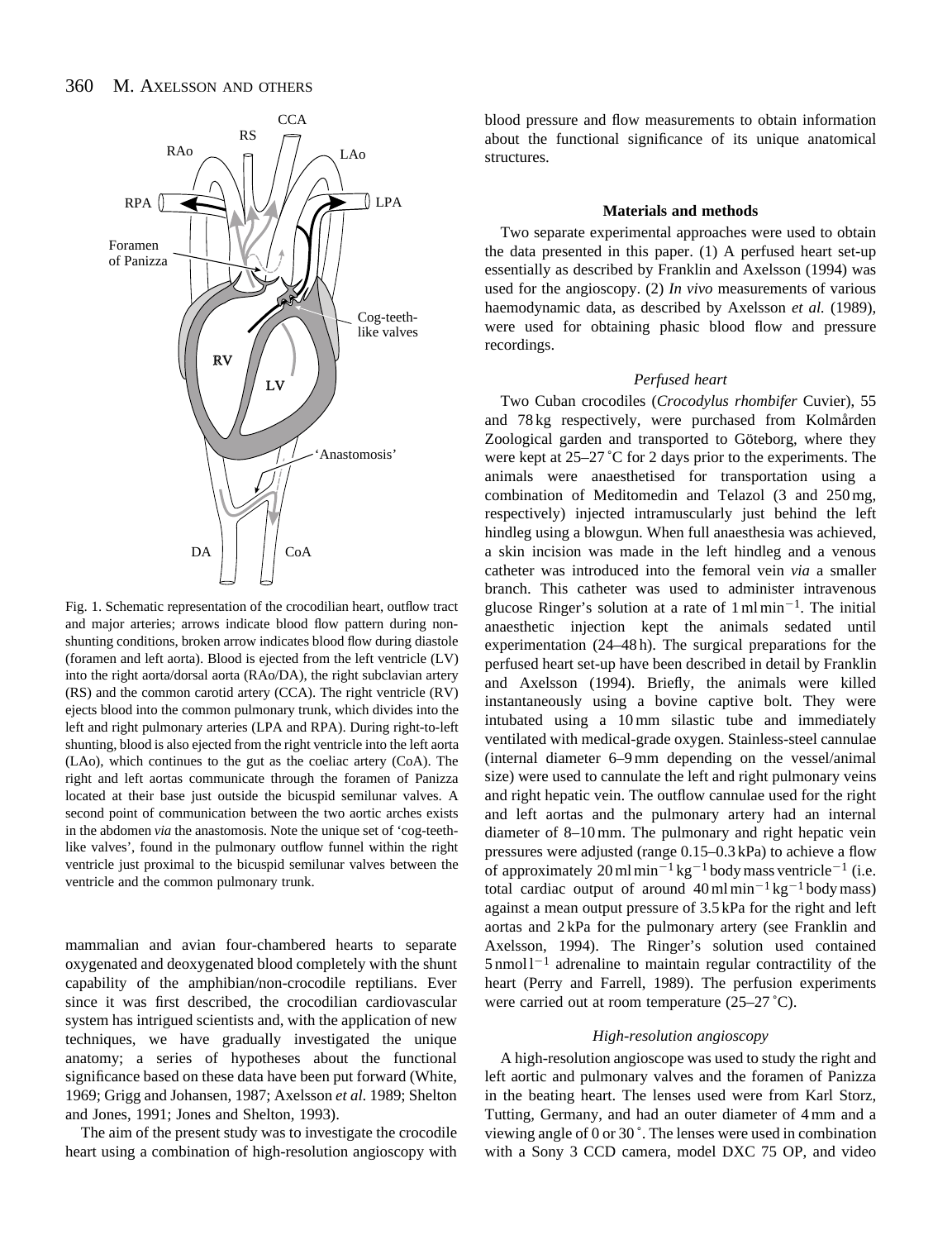sequences were recorded on a Sony Beta SP video recorder, model BVW 75. For the right aortic sequences, the angioscope was inserted occlusively through the common carotid artery and slowly advanced until the right aortic valves and the foramen of Panizza could be seen. In order to view the left aortic valves and the foramen of Panizza, the angioscope (30 ˚ viewing angle) was non-occlusively inserted through the left aortic wall. For the pulmonary valves, the angioscope was inserted into the left pulmonary artery.

The video sequences were fed into a computer (Macintosh, Quadra 800) *via* a Falcon video capture card (Graphics Unlimited) and stored in Photoshop (version 2.5) format. For the subsequent image analysis and enhancement, Photoshop was used, and the final versions of the images were printed using a Fuji Pictograph Photoprinter.

#### In vivo *measurements*

These experiments were carried out on 10 estuarine crocodiles (*Crocodylus porosus* Schneider), purchased from Edward River Crocodile Farm, Queensland, Australia. The animals were flown to Brisbane and kept at 28–30 ˚C in outdoor tanks containing shallow water, and they had access to a basking platform. The animals were of either sex with a body mass of 3.4–6.6 kg.

### *Surgical procedure*

In order to anaesthetise the crocodiles, the animals were restrained, and a piece of plastic tubing was inserted into and secured in the mouth. Lignocaine  $(20 \,\text{mg}\,\text{ml}^{-1})$  was applied to a rubber endotracheal tube and sprayed directly onto the glottis for local anaesthesia. The tracheal tube was inserted and connected to a Ohmeda Fluotec 3 halothane dispenser; a concentration of 4–5 % halothane in oxygen was used to induce anaesthesia, which was maintained using 1–2 % halothane during the surgery. The animals were placed ventral side up on a padded surgical table and the thorax was opened using a Surgistat (Valleylab) cautery knife. The outflow tract and the major vessels were freed from surrounding tissue for cannulation and flow probe placement (see below). After surgery, the animals were left to recover for at least 48 h before any recordings were made. The temperature in the experimental holding tanks was 25–28 ˚C.

## *Blood flow recordings*

A pulsed Doppler system (Iowa University) was used to record phasic blood velocity profiles. Custom-built flow probes (Perspex) with an internal diameter of 2.5–3.5 mm were placed around the right and left aortas and the left pulmonary artery immediately outside the outflow tract. The leads from the flow probes were exteriorised and secured using skin sutures onto the back of the crocodiles.

## *Blood pressure recordings*

Polyurethane cannulae (PU 90) filled with heparinized saline  $(100$  i.u. ml<sup>-1</sup> in 0.9% NaCl) were implanted non-occlusively into the right and left aortic and pulmonary parts of the outflow tract and secured using purse-string sutures to the wall of the outflow tract. In three animals, right intraventricular pressure was recorded using a cannula (PU 90) inserted through the ventricular wall. The cannula had sideholes close to the tip to ensure that it remained patent throughout the cardiac cycle. All the cannulae were exteriorised and connected to titanium injection ports secured onto the back of the animal. During the experiments, pressures were recorded using needle-tipped polyethylene cannulae (PE 90), filled with heparinized saline and connected to the titanium ports. The polyethylene cannulae were in turn attached to Statham pressure transducers which had been simultaneously calibrated using a static column of water.

### *Data acquisition and presentation*

The pressure and flow signals were amplified and recorded using a Grass recorder model 7. Signals were also fed into a computer (Toshiba 5200) running Labtech Notebook software version 4.0. The sampling frequency used for the graphs presented below was 250 Hz. AD-Data software (Dr P. Thoren, Department of Physiology, Göteborg) was used for postsampling treatment of the data. No calibrations of the individual Doppler flow probes were performed, and the blood flow data are therefore presented as relative changes in flow velocity. Video clips of the original video sequences used in the paper can be found on the web-server http://vivaldi.200l.gu.se/crocodyl.htm. They will also appear on the Company of Biologists server (http://www.citscape.co.uk/users/ag64).

#### **Results and discussion**

This is the first high-resolution angioscopy study of the anatomical arrangement of the right and left aortic valves, the foramen of Panizza and the cog-teeth-like valves in the right ventricle in a beating crocodile heart. Complementary phasic blood flow and pressure recordings enabled us to clarify further the functional significance of these structures.

It has been argued that the diameter of the foramen of Panizza is small and that this communication between the right and left aortas may not be physiologically important. In this study, we used a perfused beating heart working at physiological pressures/flows and found that the foramen of Panizza has a diameter of approximately 35–40 % that of the right aorta, indicating that the original arguments for its possible negligible physiological role may be wrong. Moreover, in a recent study of the innervation of the crocodilian heart, it was shown that the area around the foramen of Panizza is heavily innervated and that there might be a sphincter-like muscle arrangement around the foramen, suggesting the possibility of a variation in its diameter (Karila *et al.* 1995). Previous anatomical descriptions of the foramen of Panizza indicated that both the right and left aortic valves could interfere with flow through the foramen (Webb, 1979; Grigg, 1989). Moreover, it was assumed from *in vivo* phasic blood flow and pressure measurements that the right aortic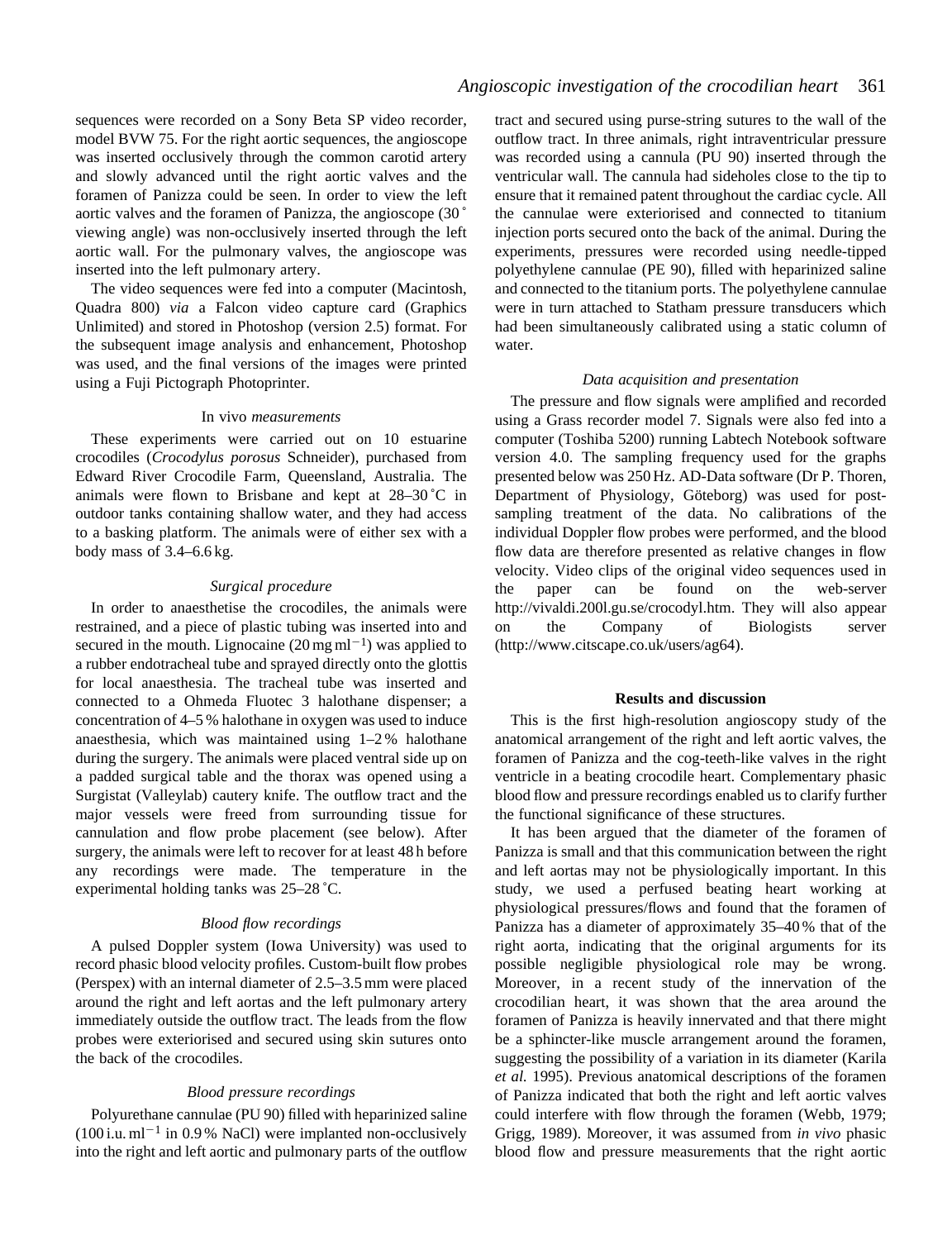#### 362 M. AXELSSON AND OTHERS



Fig. 2. The photographs show angioscopic images of the right aortic valves and the foramen of Panizza taken at four different stages during the cardiac cycle, starting during diastole with the bicuspid valves closed (frame 1). The graph shows phasic blood pressure recordings from the right aorta ( $P_{RAO}$ ) together with phasic blood flow in the right aorta ( $F_{RAO}$ ). Numbers in circles indicate corresponding times between the angioscopic images and the phasic pressure/flow recordings during the cardiac cycle obtained from different animals. The angioscope was inserted through the common carotid artery and advanced until the foramen of Panizza (marked with an asterisk in frame 1) and the bicuspid valves of the right aorta (marked with white arrowheads) could be seen. Note that the medial cusp of the right aortic valve completely covers the foramen of Panizza during systole (frame 3). Scale bar, 1 mm.

valve covered the foramen during systole and that only during diastole, when the aortic valves were closed, was there free communication between the two aortas (Axelsson *et al*. 1989). High-resolution angioscopy in the present study confirmed that the medial cusp of the right aortic valve does cover the foramen during peak systole (Fig. 2, frame 3, although during early systole, before the right aortic valves are fully open, there is a small flow from the right to the left aorta: this would explain the initial positive flow seen in the left aortic arch (Fig. 3, frame 2 and number 2). The non-shunting flow pattern, which occurs for the majority of time in resting crocodilians (Axelsson *et al*., 1989; Shelton and Jones, 1991; Jones and Shelton, 1993; Grigg and Johansen, 1987), is shown in Fig. 1. Under these conditions, the heart is functionally similar to the avian or mammalian heart, with blood being ejected from the left ventricle into the systemic circulation (*via* the right aorta in crocodilians) and returning to the right atrium. At the same time, the blood in the right ventricle is pumped into the pulmonary arteries and, after passing the lung vasculature, is returned to the left atrium. Under these conditions, no blood is ejected into the left aorta from the right ventricle and thus the small systolic (early) and diastolic flows through the foramen of Panizza (Fig. 3, frames 2 and 4 and numbers 2 and 4) would be required to prevent clotting of the blood in the left aorta (Shelton and Jones, 1991). The left aorta continues as the coeliac artery and supplies blood to the gut (see Fig. 1). The small blood flow through the foramen of Panizza would be

inadequate to support the function of the gut, and it has been shown that most of the gastrointestinal blood flow is derived from the right aorta *via* the anastomosis (Axelsson *et al*. 1991).

In most diving vertebrates, adjustments to the cardiovascular system during submergence favour blood flow to the heart and the brain (Butler, 1988), thus enabling the animals to stay submerged for longer periods. There is evidence that this is also the case for the diving crocodilian, in which it has been shown that the relative gastrointestinal blood flow, at least, decreases more than the carotid artery blood flow, indicating a selective perfusion of the head region (Axelsson *et al.* 1991). Shunting of blood away from the lungs (the right-to-left shunt) is possible in crocodilians, despite the complete separation of the ventricles. This is accomplished by ejecting blood *from the right ventricle* into the left aorta instead of into the pulmonary arteries. This shunt may be initiated in a number of ways, probably by a combination of the following: (1) increasing the filling pressure of the right ventricle (Starling effect) (Franklin and Axelsson, 1994), (2) increasing the pulmonary resistance, thus increasing right intraventricular pressure (Axelsson *et al*. 1989); and (3) decreasing the systemic vascular resistance (Axelsson and Nilsson, 1989; Jones and Shelton, 1993). A right-to-left shunt has been observed in resting air-breathing crocodilians (White, 1969; Grigg and Johansen, 1987; Axelsson *et al*. 1989; Jones and Shelton, 1993), and this shunt may be even more pronounced during long periods of submergence. In the present study, we used an increased right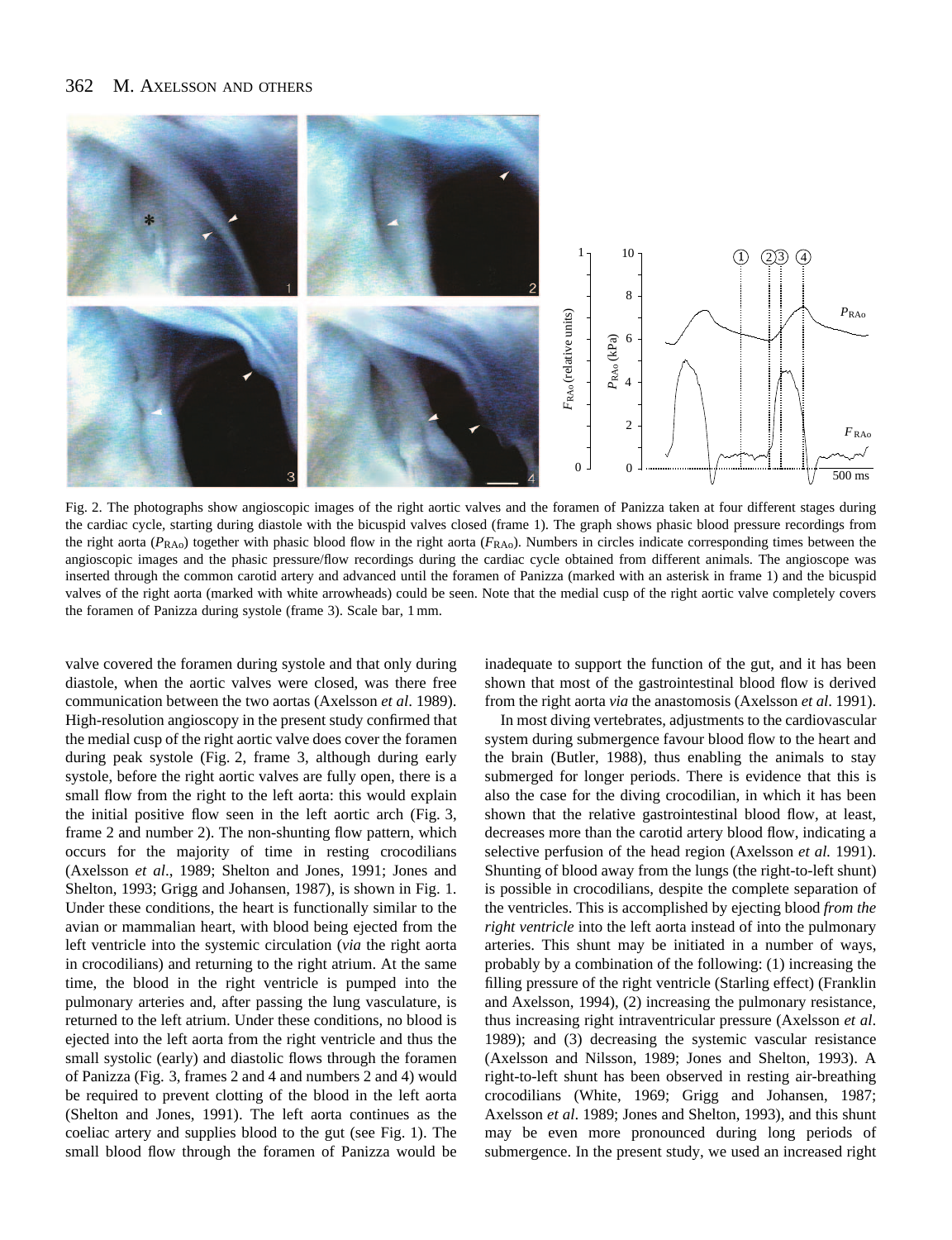

Fig. 3. The photographs show angioscopic images of the foramen of Panizza taken from the left aorta with the angioscope inserted nonocclusively through the left aortic wall at four different stages during the cardiac cycle, starting during diastole (frame 1). The graph shows phasic blood pressure recordings from the right and left aortas ( $P_{\rm RAO}$  and  $P_{\rm LAO}$ ) together with phasic blood flow in the left aorta ( $F_{\rm LAO}$ ). Numbers in circles indicate corresponding times between the angioscopic images and the phasic pressure/flow recordings during the cardiac cycle obtained from different animals. The arrow in the graph indicates the time at which a bolus of haemoglobin solution was injected into the left ventricle (*via* the left lung vein). The colour coming through the foramen in frame 2 supports the hypothesis that the positive blood flow seen in the left aortic flow profile during early systole (number 2) is due not to a transmural effect but to a small right-to-left flow. During peak systole, no flow was observed; the medial cusp of the right aortic valve completely covered the foramen. At the start of diastole (number 3 and frame 3), the foramen is uncovered (by closing of the right aortic valves) and there is a rapid pressure equilibration between the two aortas (number 3); at the same time, the flow from the right aorta into the left aorta begins (colour appearing through foramen of Panizza in frame 3). Number 4 and frame 4 show the positive flow over the foramen during diastole when the right aortic valves are closed. Scale bar, 1 mm.

hepatic vein pressure, or total occlusion of the pulmonary outflow, to induce a right-to-left shunt in the perfused heart preparation used for angioscopy. We found that even during a complete shunt (pulmonary outflow occlusion) the medial cusps of the left aortic valve did not reach the foramen of Panizza, and flow from the left to the right aorta was



continuous throughout the cardiac cycle (reversed foramen flow, Fig. 4). Functionally, this is a significant finding: during shunting, there is less blood returning from the lungs to the left atrium and, if a complete shunt were to occur, no blood would be returned and the left ventricular output would approach zero. This has been shown experimentally by Petterson *et al.* (1992) in anaesthetised animals and *in vivo* in the present study. The coronary circulation, common carotid artery (including the left subclavian artery), right subclavian artery and right aorta are normally supplied with blood from the left ventricle, but during a large (or total) right-to-left shunt, when the left ventricular output is lowered, the blood to these circuits

Fig. 4. Angioscopic image of the left aortic medial bicuspid semilunar valve (white arrow) and foramen of Panizza (asterisk) during a rightto-left shunt (systole), resulting from a mechanical occlusion of the lung arteries. The arrow indicates the greatest extent to which the medial cusp of the left aorta can open. Note that, in contrast to the situation in the right aorta, the medial cusp of the left aortic semilunar valve does not reach the foramen of Panizza: thus, there is the possibility of continuous left-to-right aortic blood flow, depending only on the pressure differences between the two aortas. Scale bar, 1 mm.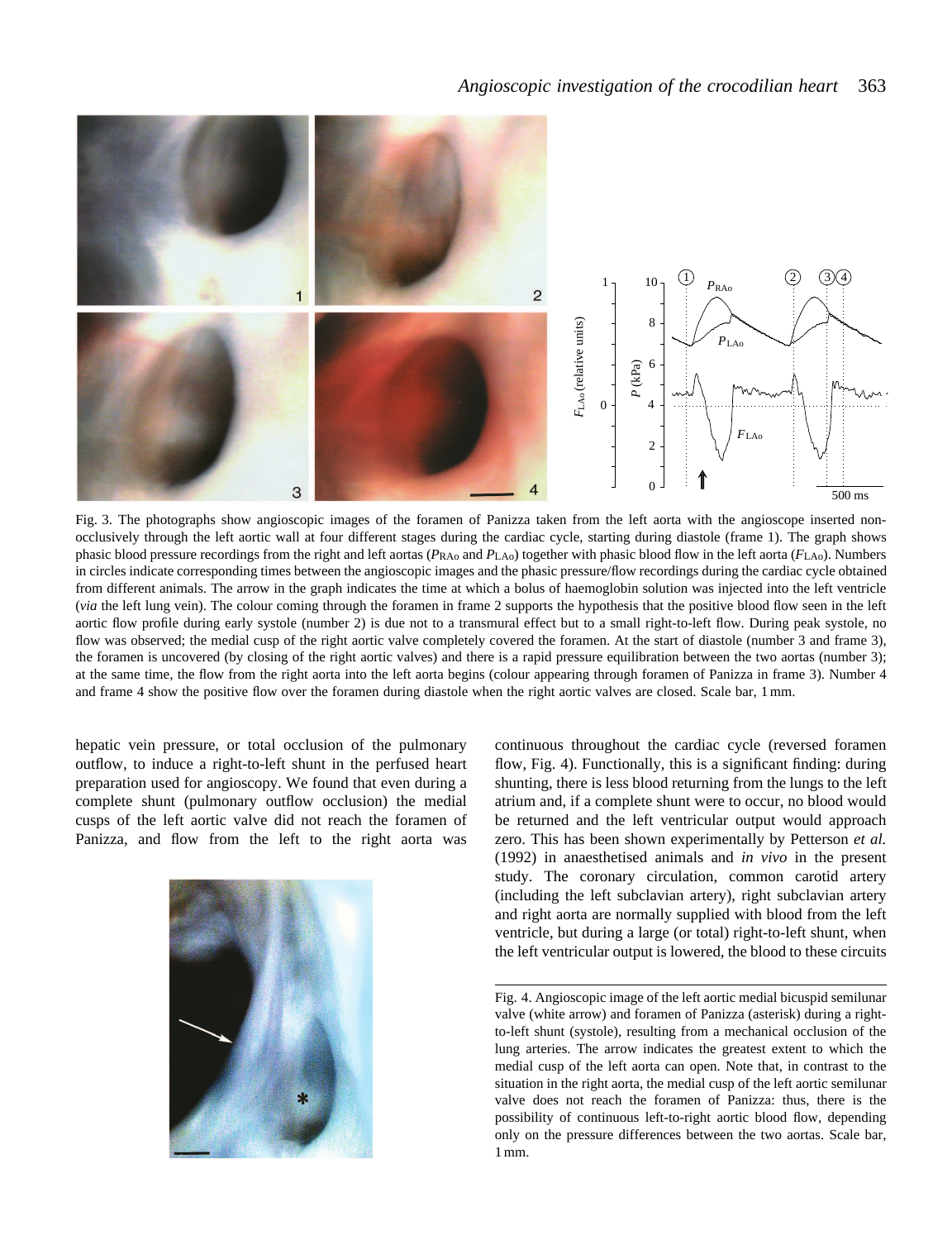

Fig. 5. The photographs show angioscopic images of the unique cog-teeth-like valves in the right ventricle of the crocodile heart at three different times during the cardiac cycle, starting in early systole (frame 1). Arrowheads indicate the individual lateral 'cogs' of the valve. The graphs show (A) phasic blood pressure recordings from the right ventricle (*P<sub>RV</sub>*) and left pulmonary artery (*P<sub>LPA</sub>*) with phasic blood flow in the left pulmonary artery ( $F_{LPA}$ ), and (B) the more avian/mammalian-like situation observed in some preparations where right intraventricular pressure lacks the 'extra' (second) peak. Numbers in A indicate corresponding times between the angioscopic images and the phasic pressure/flow recordings during the cardiac cycle obtained from different animals. Owing to the anatomical arrangement of the pulmonary outflow tract, the angioscopic images only show the lateral parts of the cog-teeth-like valve structure. During the early part of systole (frame 1 and number 1), just after the opening of the semilunar bicuspid lung valves, the cog-teeth-like valves are fully open. As systole progresses, the cog-teeth-like valves converge, thereby decreasing the cross-sectional area of the pulmonary outflow tract. This is reflected in the separation of the pulmonary and right intraventricular pressures (number 3). Scale bar, 1 mm.

could be supplied from the right ventricle/left aorta *via* the foramen of Panizza (reversed foramen flow, Grigg, 1989). Since there is evidence for a regional redistribution of blood during diving (Axelsson *et al.* 1991), the functional significance of the foramen of Panizza may be to supply blood to the coronary system and the brain during prolonged submergence.

A question closely linked to that of the role of the foramen of Panizza is the induction of the right-to-left shunt. White (1969) found that in *Alligator mississippiensis* there was a biphasic pressure development in the right ventricle, a finding confirmed in this study (Fig. 5, numbers 2 and 3 and frames 2 and 3). The same type of pressure pattern is seen in the left ventricle and aorta of humans diagnosed with left ventricular hypertrophic cardiomyopathy (Murgo *et al.* 1980) and in the right ventricle and pulmonary artery in patients with pulmonary stenosis (van Mierop and Kutsche, 1985). The most accepted explanation for the intraventricular/aortic pressure

gradients in these patients is a mechanical obstruction to ventricular outflow (Murgo *et al.* 1980). In humans, this is clearly a pathological situation, but the biphasic pressure development in the right ventricle in crocodilians is more likely to be highly adaptive and an effect of the cog-teeth-like valves located in the pulmonary outflow tract of the right ventricle. It represents a unique possibility to control actively the resistance of the pulmonary outflow tract, thus creating the intraventricular pressure required to initiate a right-to-left shunt. High-resolution angioscopy clearly showed individual 'cogs' fitting together during systole, effectively reducing the diameter of the pulmonary outflow tract (Fig. 5, frames 1–3) and resulting in the separation of the two pressure traces (compare numbers 2 and 3 in Fig. 5). *In vivo*, the right intraventricular and pulmonary pressures profiles were found to change spontaneously from that shown in Fig. 5A to more a more avian/mammalian-like profile (Fig. 5B) where the intraventricular/pulmonary pressures follow the same pattern